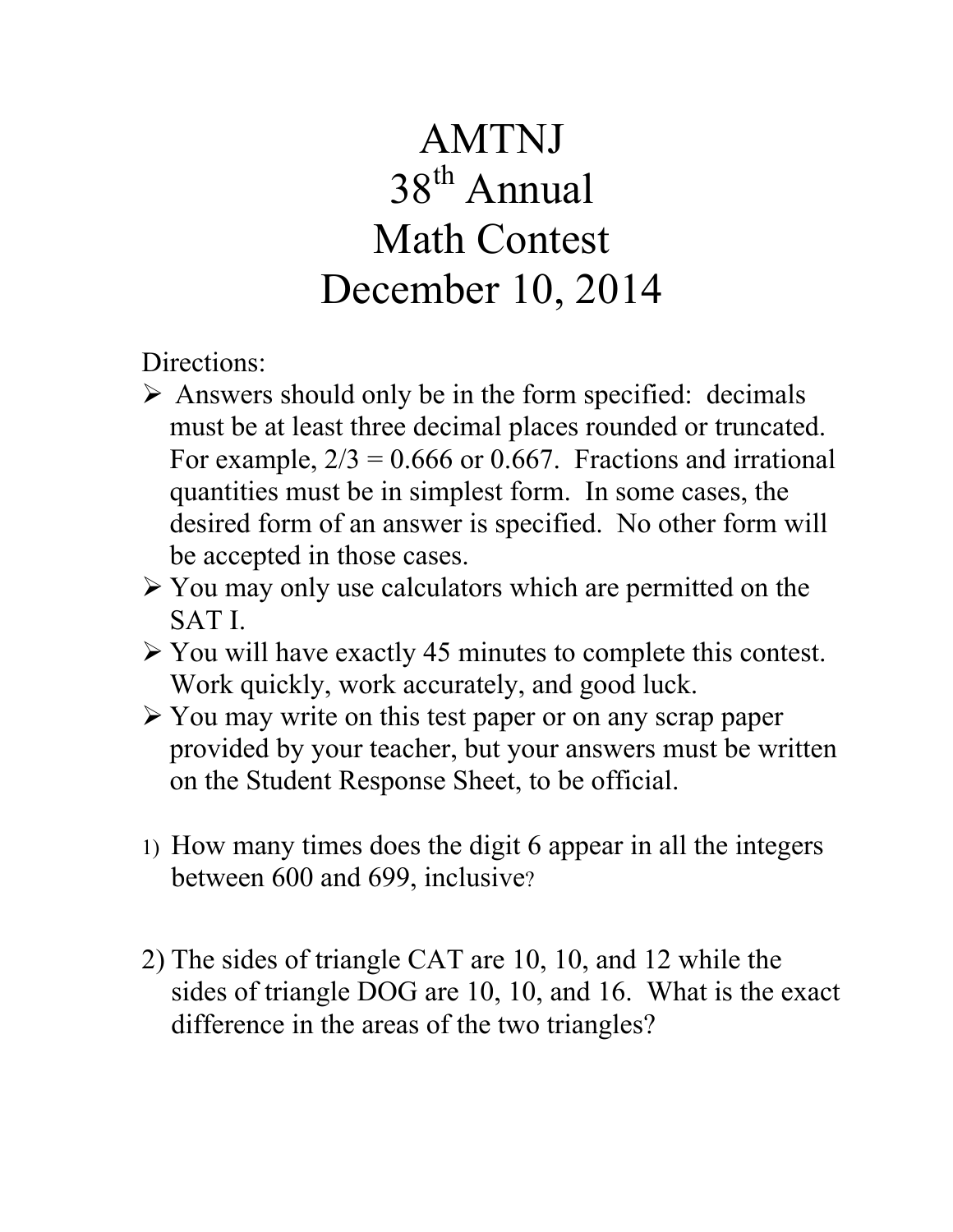- 3) Find the exact length of the chord formed when the line  $x - y = -6$  intersects the parabola  $x^2 + y = 12$  ?
- 4) Given that the roots of  $3x^2 + 8x 3 = 0$  are m and n and that the roots of  $px^2 + qx + r = 0$ , are  $m^2$  and  $n^2$ , what is the value of  $p + q + r =$ , given that p, q, and r are integers?
- 5) The right triangle with sides 7, 24, and 25 is inscribed in a circle. Find the area between the triangle and circle to 2 decimal places.
- 6) A 4 digit number N is formed by a random permutation of the digits in 2014. What is the probability that N is prime?
- 7) The roots of the equation  $x^3 24x^2 + 183x 440 = 0$ are the first 3 terms of an arithmetic sequence with a positive difference. Find the  $10<sup>th</sup>$  term of the sequence.
- 8) Given quadrilateral ABCD with diagonals AC and BD perpendicular to each other. If  $AC = x$  and  $BD = y$ , what is the area of ABCD?
- 9) The arithmetic mean of a set of 50 numbers is A. If the numbers 63 and 37 are removed from the set of numbers, what is the arithmetic mean of the remaining numbers?